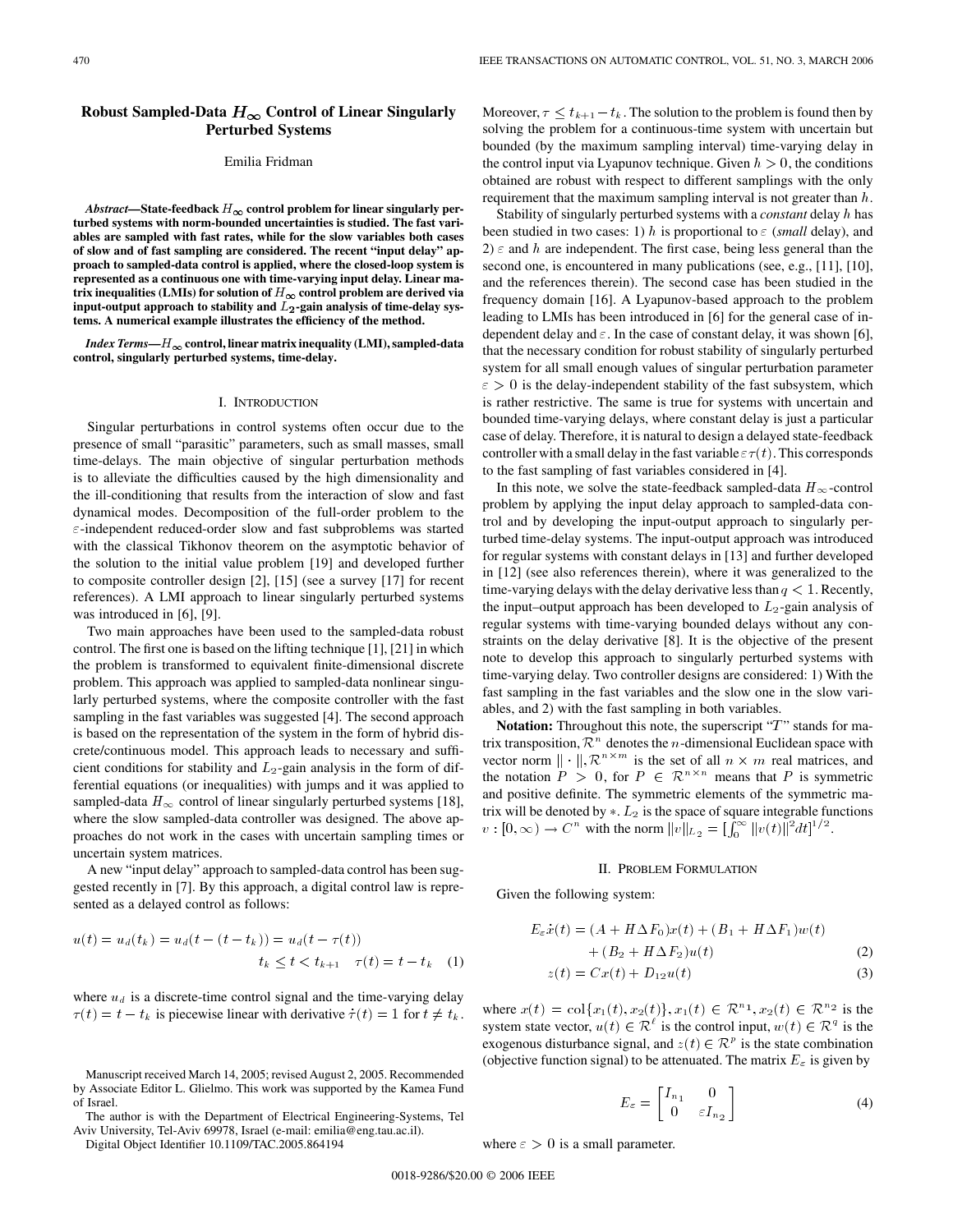Denote  $n \triangleq n_1 + n_2$ . The matrices  $A, B_1, B_2, F_0, F_1, F_2, H, C$  and  $D_{12}$  are constant matrices of appropriate dimensions. The matrices in (2) and (3) have the following structures:

$$
A = \begin{bmatrix} A_1 & A_2 \\ A_3 & A_4 \end{bmatrix} \quad H = \begin{bmatrix} H_1 & H_2 \\ H_3 & H_4 \end{bmatrix} \quad F_0 = \begin{bmatrix} F_{01} & F_{02} \\ F_{03} & F_{04} \end{bmatrix}
$$

$$
B_i = \begin{bmatrix} B_{i1} \\ B_{i2} \end{bmatrix} \quad C = \begin{bmatrix} C_1 & C_2 \end{bmatrix} \quad F_i = \begin{bmatrix} F_{i1} \\ F_{i2} \end{bmatrix}, \qquad i = 1, 2. \tag{5}
$$

We do not require A4 to be nonsingular. Such a system is a *nonstandard* singularly perturbed system [14]. In the case of singular  $A_4$ open-loop system (2) with  $\varepsilon = 0$  has index more than one and possesses an impulse solution [3].

The uncertain time-varying matrix  $\Delta(t) = \begin{bmatrix} \Delta_1(t) & \Delta_2(t) \\ \Delta_3(t) & \Delta_4(t) \end{bmatrix}$  satisfies the inequality

$$
\Delta^T(t)\Delta(t) \le I_n, \qquad t \ge 0. \tag{6}
$$

We are looking for a piecewise-constant control law of two forms. 1) A multiple (slow/fast) rate state-feedback

$$
u(t) = u_s(t) + u_f(t) \quad u_s(t) = K_1 x_1(t_k), \ t_k \le t < t_{k+1}
$$
\n
$$
u_f(t) = K_2 x_2 (\varepsilon t_k) \quad \varepsilon t_k \le t < \varepsilon t_{k+1} \tag{7}
$$

where  $0 = t_0 < t_1 < \cdots < t_k < \cdots$  and  $0 = \varepsilon t_0 < \varepsilon t_1 <$  $\cdots < \varepsilon t_k < \cdots$  are the slow and the fast sampling instants and  $\lim_{k\to\infty} t_k = \infty.$ 

2) A single (fast) rate state-feedback  $u(t) = \overline{K}x(\epsilon t_k)$ ,  $\epsilon t_k \leq t <$  $\varepsilon t_{k+1}$ , where  $0 = \varepsilon t_0 < \varepsilon t_1 < \cdots < \varepsilon t_k < \cdots$  are the fast sampling instants and  $\lim_{k \to \infty} t_k = \infty$ .

Given  $\gamma > 0$  our objective is to find a piecewise constant controller which internally stabilizes the system and leads to  $L_2$ -gain less than  $\gamma$ . The latter means that the following inequality

$$
J = ||z||_{L_2}^2 - \gamma^2 ||w||_{L_2}^2 < 0 \tag{8}
$$

holds for  $x(0) = 0$  and for all nonzero  $w \in L_2$ .

We represent a piecewise-constant control law as a continuous-time control with a time-varying piecewise-continuous (continuous from the right) delay  $\tau(t) = t - t_k$  as given in (1), corresponding to the slow sampling, and with small delay  $\varepsilon \tau(t) = \varepsilon(t - t_k)$ , corresponding to the fast sampling. We will thus look for state-feedback controllers of two forms

$$
u(t) = K \begin{bmatrix} x_1(t - \tau(t)) \\ x_2(t - \varepsilon \tau(t)) \end{bmatrix} \quad K = [K_1 \ K_2] \tag{9}
$$

and

$$
u(t) = Kx(t - \varepsilon \tau(t)).
$$
\n(10)

We assume that

- **A1**)  $t_{k+1} t_k \leq h \forall k \geq 0$ . From A1 it follows that  $\tau(t) \leq h$  since  $\tau(t) \leq t_{k+1} - t_k$ . To guarantee that for all small enough  $\varepsilon > 0$  the full-order system is stabilizable-detectable we assume [20].
- **A2**) Both pencils  $[sE_0 A; B_2]$  and  $[sE_0 A^T; C^T]$  are of full row rank for all  $s$  with nonnegative real parts, where  $E_0$  is given by (4) with  $\varepsilon = 0$ .
- **A3**) The triple  $\{A_4, B_{22}, C_2\}$  is stabilizable-detectable.

### III. MULTIPLE RATE  $H_{\infty}$  CONTROL

### *A. Input–Output Model*

Substituting (9) into (2), we obtain the following closed-loop system:

$$
E_{\varepsilon}\dot{x}(t) = (A + H\Delta F_0)x(t) + (B_2 + H\Delta F_2)K
$$
  
\n
$$
\times \begin{bmatrix} x_1(t - \tau(t)) \\ x_2(t - \varepsilon\tau(t)) \end{bmatrix} + (B_1 + H\Delta F_1)w(t)
$$
  
\n
$$
z(t) = Cx(t) + D_{12}K \begin{bmatrix} x_1(t - \tau(t)) \\ x_2(t - \varepsilon\tau(t)) \end{bmatrix}.
$$
 (11)

We will further consider (11) as the system with uncertain and bounded delay  $\tau(t) \in [0, h]$ .

We represent  $(11)$  in the form

$$
E_{\varepsilon}\dot{x}(t) = (A + B_2K + H\Delta(F_0 + F_2K))x(t) - (B_2 + H\Delta F_2)K
$$
  
\n
$$
\times \left[\int_{-\varepsilon\tau(t)}^0 \dot{x}_1(t+s) ds\right] + (B_1 + H\Delta F_1)w(t)
$$
  
\n
$$
z(t)
$$
  
\n
$$
= (C + D_{12}K)x(t) - D_{12}K\left[\int_{-\varepsilon\tau(t)}^0 \dot{x}_1(t+s) ds\right].
$$
 (12)

We follow the idea of [13] and [12] to embed the perturbed system (12) into a class of systems with additional inputs and outputs, the stability of which guarantees the stability of (12). Consider the following forward system:

$$
E_{\varepsilon}\dot{x}(t) = (A + B_2K)x(t) + h_{2}Kv(t) + B_1w(t) + Hv_3(t)
$$
  
\n
$$
z(t) = (C + D_{12}K)x(t) + h_{12}Kv(t)
$$
  
\n
$$
y(t) = E_{\varepsilon}\dot{x}(t) = (A + B_2K)x(t) + h_{22}Kv(t)
$$
  
\n
$$
+ B_1w(t) + Hv_3(t)
$$
  
\n
$$
y_3(t) = (F_0 + F_2K)x(t) + h_{2}Kv(t) + F_1w(t)
$$
 (13a-d)

where

$$
v(t) = \begin{bmatrix} v_1(t) \\ v_2(t) \end{bmatrix} \quad y(t) = \begin{bmatrix} y_1(t) \\ y_2(t) \end{bmatrix}
$$

with feedback

$$
v_1(t) = -\frac{1}{h} \int_{-\tau(t)}^0 y_1(t+s) \, ds
$$
  

$$
v_2(t) = -\frac{1}{\varepsilon h} \int_{-\varepsilon \tau(t)}^0 y_2(t+s) \, ds \quad v_3(t) = \Delta y_3(t). \quad (14)
$$

Note that for  $h \rightarrow 0$  the above model (13), (14) corresponds to the closed-loop system (2) with the continuous state-feedback  $u(t) = Kx(t).$ 

Assume that  $y_i(t) = 0, \forall t \leq 0, i = 1, 2, 3$ . The following holds for  $n_i \times n_i$ -matrices  $R_i > 0, i = 1, 2$  and a scalar  $r > 0$  [12]

$$
\|\sqrt{R}_i v_i\|_{L_2} \le \|\sqrt{R}_i y_i\|_{L_2}, \qquad i = 1, 2 \quad \|\sqrt{r} v_3\|_{L_2} \le \|\sqrt{r} y_3\|_{L_2}.
$$
\n(15)

For  $\varepsilon \to 0$  inequality (15) is valid and  $y_2$  given by (13c) vanishes. Thus, for  $\varepsilon \to 0$  (13), (14) is the input–output model, which corresponds to the descriptor system without delay in  $x_2$ 

$$
E_0 \dot{x}(t) = (A + H\Delta F_0)x(t) + (B_1 + H\Delta F_1)w(t)
$$
  
+  $(B_2 + H\Delta F_2)u(t)$   
 $u(t) = K_1x_1(t_k) + K_2x_2(t) \quad t \in [t_k, t_{k+1})$   
 $0 \le t_{k+1} - t_k \le h.$  (16)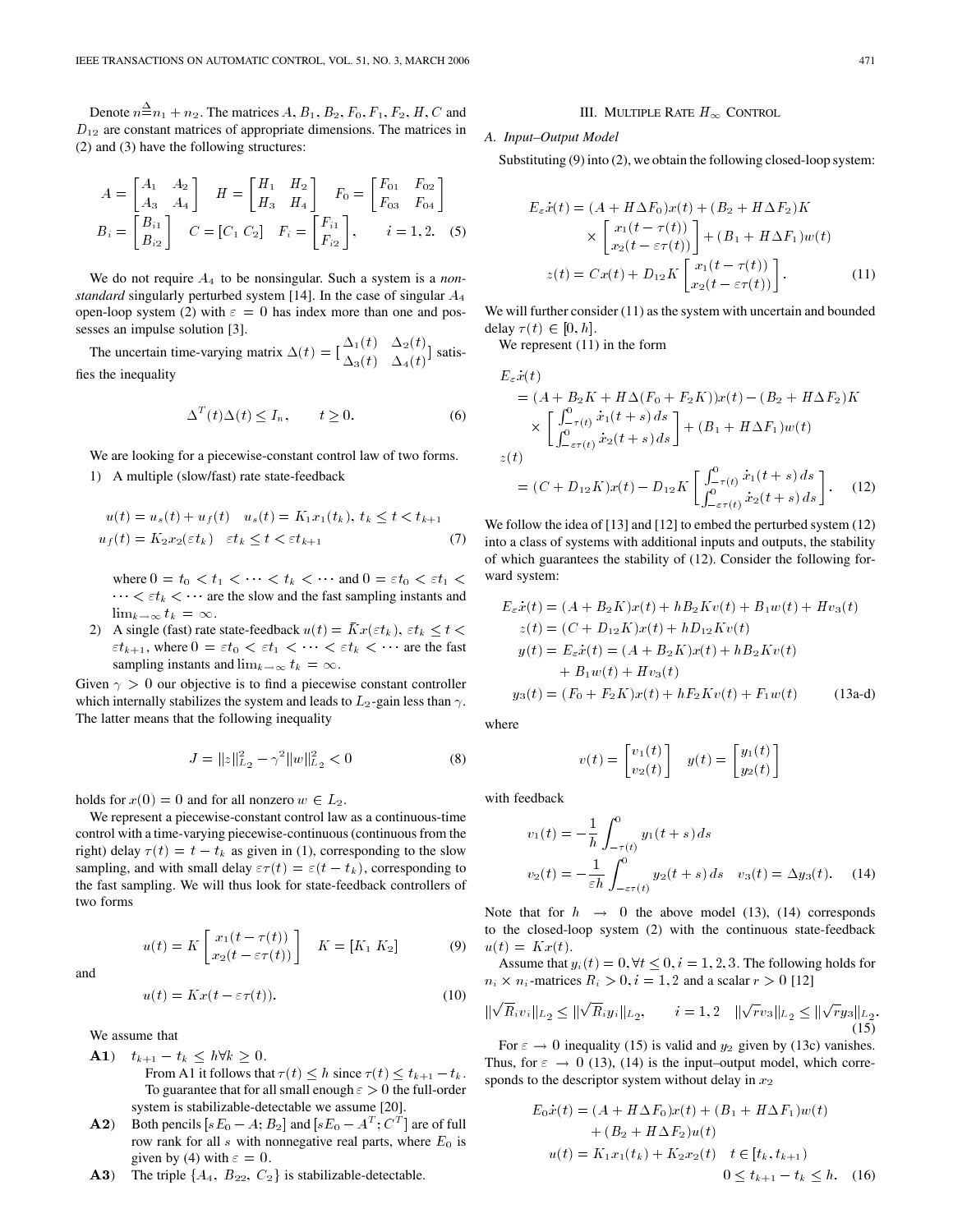*Remark 3.1:* Descriptor system can be destabilized by arbitrary fast sampling in the fast variable of the state-feedback even if the system is stable under continuous-time state-feedback. Consider the following simple example:

$$
E_0\dot{x}(t) = \begin{bmatrix} -1 & 0\\ 1 & 1 \end{bmatrix} x(t) + \begin{bmatrix} 0\\ 1 \end{bmatrix} u(t), \qquad x(t) \in R^2.
$$
 (17)

It is clear that the closed-loop system is stable with the continuous state-feedback  $u(t) = -2x_2(t)$ , while it is unstable with  $u(t) =$  $-2x(t_k), t \in [t_k, t_{k+1}),$  for any sampling  $t_k$ . Really, the resulting closed-loop triangular system is stable if equation  $x_2(t) + u(t) = 0$ is stable. However, this equation in the sampled-data case  $x_2(t)$  =  $2x_2(t_k), t \in [t_k, t_{k+1})$  is unstable.

## *B.* L2*-Gain Analysis*

Consider the Lyapunov function  $V(t) = x^T(t)E_{\varepsilon}P_{\varepsilon}x(t)$ , where  $P_{\varepsilon}$ has the structure of

$$
P_{\varepsilon} = \begin{bmatrix} P_1 & \varepsilon P_2^T \\ P_2 & P_3 \end{bmatrix}, \qquad P_1 > 0, \quad P_3 > 0. \tag{18}
$$

Note that  $P_{\varepsilon}$  is chosen to be of the form of (18) (as, e.g., in [20]), such that for  $\varepsilon = 0$ , the function V with  $E_{\varepsilon} = E_0$  and  $P_{\varepsilon} = P_0$ , corresponds to the descriptor case).

Given  $\varepsilon > 0$ , from (15) it follows that the following condition along (13a):

$$
\mathcal{W} \triangleq V(t) + h \sum_{i=1}^{2} y_i^T(t) R_i y_i(t) + r \|y_3(t)\|^2
$$
  
- 
$$
- h \sum_{i=1}^{2} v_i^T(t) R_i v_i(t) - r \|v_3(t)\|^2 + \|z(t)\|^2 - \gamma^2 \|w(t)\|^2
$$
  
< 
$$
< -\alpha (\|x(t)\|^2 + \|u(t)\|^2 + \|w(t)\|^2), \qquad \alpha > 0
$$
 (19)

guarantees the internal stability of (11) and that  $L_2$ -gain of (11) less than  $\gamma$ . Moreover, since  $y(t)$  depends on  $\dot{x}(t)$ , we consider the derivative condition  $\dot{V}(t) \leq -\beta (\|x(t)\|^2 + \|x(t)\|^2), \beta > 0$ . Such derivative condition corresponds to the descriptor model transformation introduced in [5].

Given  $n \times n$ -matrices

$$
\Phi_j = \begin{bmatrix} \Phi_{j1} & 0 \\ \Phi_{j2} & \Phi_{j3} \end{bmatrix}, \qquad j = 2, 3, \quad \Phi_{j1} \in R^{n_1 \times n_1}
$$

$$
\Phi_{j3} \in R^{n_2 \times n_2} \quad (20)
$$

denote

$$
\mathcal{P}_{\varepsilon} = \begin{bmatrix} P_{\varepsilon} & 0 \\ \Phi_2 & \Phi_3 \end{bmatrix} . \tag{21}
$$

We have, similarly to  $[5]$ , the first equation shown at the bottom of the page.

Thus, along the trajectories of (13) we obtain

$$
\mathcal{W} \le \zeta^{T}(t)\bar{\Gamma}\zeta(t) + h\sum_{i=1}^{2} y_{i}^{T}(t)R_{i}y_{i}(t) + r||y_{3}(t)||^{2} + ||z(t)||^{2} \tag{22}
$$
  
where  $\zeta(t) = \text{col}\{x(t), E_{\varepsilon}\dot{x}(t), v(t), v_{3}(t), w(t)\}$  and

$$
\bar{\Gamma} = \begin{bmatrix}\n\Gamma_{\varepsilon} & h\mathcal{P}_{\varepsilon}^{T} \begin{bmatrix} 0\\ B_{2}K \end{bmatrix} & \mathcal{P}_{\varepsilon}^{T} \begin{bmatrix} 0\\ H \end{bmatrix} & \mathcal{P}_{\varepsilon}^{T} \begin{bmatrix} 0\\ B_{1} \end{bmatrix} \\
* & -\begin{bmatrix} hR_{1} & 0\\ 0 & hR_{2} \end{bmatrix} & 0 & 0 \\
* & * & -rI_{n} & 0 \\
* & * & * & * \\
\Gamma_{\varepsilon} = \mathcal{P}_{\varepsilon}^{T} \begin{bmatrix} 0 & I_{n} \\ A + B_{2}K & -I_{n} \end{bmatrix} + \begin{bmatrix} 0 & A^{T} + K^{T}B_{2}^{T} \\ I_{n} & -I_{n} \end{bmatrix} \mathcal{P}_{\varepsilon}.
$$
\n(23a,b)

By applying Schur complements to the term  $h\sum_{i=1}^{2} y_i^T(t)R_iy(t) +$  $||xy_3(t)||^2 + ||z(t)||^2$  we conclude that (19) is satisfied if (24), as shown at the bottom of the page, holds.

Denote by  $\Xi_{\varepsilon}$ ,  $\varepsilon \geq 0$  the matrix in the left-hand side of (24). If  $\Xi_0$  < 0, i.e., (24) is feasible for  $\varepsilon = 0$ , then for the same values of  $P_1, P_2, P_3, R, \Phi_2$  and  $\Phi_3$  the full-order LMI (24) is feasible for small enough values of  $\varepsilon$ , since  $\Xi_{\varepsilon} = \Xi_0 + \varepsilon M$ , where M is some constant matrix. Hence,  $\Xi_0 < 0$  implies (19) for small enough  $\varepsilon$ .

We thus proved the following.

*Lemma 3.1:*

- i) Given  $\gamma > 0, h > 0$  and  $m \times n$ -matrix K, (11) is internally stable and has  $L_2$ -gain less than  $\gamma$  for all small enough  $\varepsilon > 0$ and  $0 \leq \tau(t) \leq h$ , if there exist  $n_1 \times n_1$  matrices  $P_1 > 0, R_1 >$  $0, \Phi_{21}, \Phi_{31}, n_2 \times n_2$  matrices  $P_3 > 0, R_2 > 0, \Phi_{23}, \Phi_{33}, n_1 \times$  $n_2$ -matrices  $P_2$ ,  $\Phi_{22}$ ,  $\Phi_{32}$  and a scalar  $r > 0$  such that LMI (24) is feasible for  $\varepsilon = 0$ , where  $\mathcal{P}_0$  and  $\Gamma_0$  are given by (18), (20), (21), and (23b).
- ii) Given  $\varepsilon > 0$ ,  $\gamma > 0$ ,  $h > 0$  and  $m \times n$ -matrix K, (11) is internally stable and has  $L_2$ -gain less than  $\gamma$  for all  $0 \leq \tau(t) \leq$ h, if there exist  $n_1 \times n_1$  matrices  $P_1 > 0, R_1 > 0, \Phi_{21}$ ,

(24)

$$
\dot{V}(t) = 2x^{T}(t)P_{\varepsilon}^{T}E_{\varepsilon}\dot{x}(t)
$$
\n
$$
= 2\begin{bmatrix} x(t) \\ E_{\varepsilon}\dot{x}(t) \end{bmatrix}^{T} \mathcal{P}_{\varepsilon}^{T} \begin{bmatrix} E_{\varepsilon}\dot{x}(t) \\ (A + B_{2}K)x(t) + h_{2}Kv(t) + B_{1}w(t) + Hv_{3}(t) - E_{\varepsilon}\dot{x}(t) \end{bmatrix}
$$

$$
\begin{bmatrix}\n\Gamma_{\varepsilon} & h\mathcal{P}_{\varepsilon}^{T} \begin{bmatrix} 0 \\ B_{2}K \end{bmatrix} & \mathcal{P}_{\varepsilon}^{T} \begin{bmatrix} 0 \\ B_{1} \end{bmatrix} & \mathcal{P}_{\varepsilon}^{T} \begin{bmatrix} 0 \\ B_{1} \end{bmatrix} & \begin{array}{ccc} r(F_{0} + F_{2}K)^{T} & 0 & C^{T} + K^{T}D_{12}^{T} \\ 0 & hR & 0 & 0 \\ hK^{T}D_{12}^{T} & 0 & hK^{T}D_{12}^{T} \\ * & * & -rI_{n} & 0 & 0 & 0 \\ * & * & * & -\gamma^{2}I_{q} & rF_{1}^{T} & 0 & 0 \\ * & * & * & * & -rI_{n} & 0 & 0 \\ * & * & * & * & * & -hR & 0 \\ * & * & * & * & * & -I_{p} \end{array}\n\end{bmatrix} < 0
$$
\n
$$
R = \begin{bmatrix} R_{1} & 0 \\ 0 & R_{2} \end{bmatrix}
$$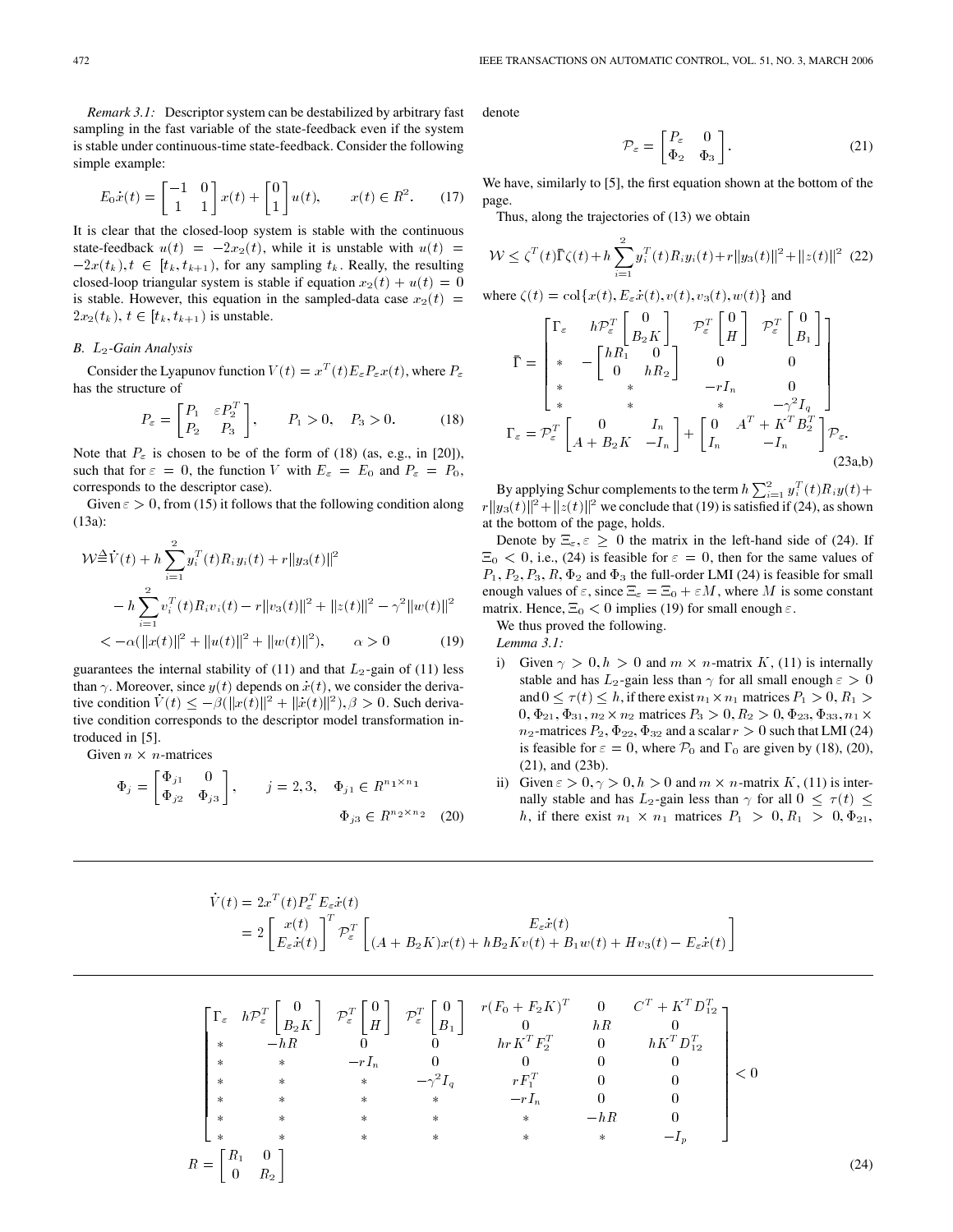$\Phi_{31}, n_2 \times n_2$  matrices  $P_3 > 0, R_2 > 0, \Phi_{23}, \Phi_{33}, n_1 \times n_2$ -matrices  $P_2$ ,  $\Phi_{22}$ ,  $\Phi_{32}$  and a scalar  $r > 0$  such that LMI (24) is feasible and  $E_{\varepsilon}P_{\varepsilon} > 0$ , where  $\mathcal{P}_{\varepsilon}$  and  $\Gamma_{\varepsilon}$  are given by (18), (20), (21), and (23b).

If (24) is feasible for  $\varepsilon = 0$ , then the *slow* (descriptor) system (16) is internally stable and has  $L_2$ -gain less than  $\gamma$ . Moreover, the *fast* LMI, shown in (25) at the bottom of the page, is feasible. The latter LMI guarantees that the *fast*

$$
\dot{x}_2(t) = (A_4 + H_4 \Delta_4 F_{04}) x_2(t) + (B_{12} + H_4 \Delta_4 F_{12}) w(t) \n+ (B_{22} + H_4 \Delta_4 F_{22}) u(t) \nu(t) = K_2 x_2(t_k), \qquad t \in [t_k, t_{k+1}), \quad 0 \le t_{k+1} - t_k \le h
$$
\n(26)

system is internally stable and has  $L_2$ -gain less than  $\gamma$ . Thus the feasibility of  $\varepsilon$ -independent LMI (24), where  $\varepsilon = 0$ , implies that the fast subproblem is solvable by a sampled-data controller, while the slow subproblem is solvable by a mixed controller (continuous in the fast variable and sampled-data in the slow one).

### *C. State-Feedback Design*

Our objective now is to find  $K$ . In order to obtain an LMI in (24) we have to restrict ourselves to the case of block-diagonal  $\Phi_2 = \text{diag}\{\Phi_{21}, \Phi_{23}\}\$ and to  $\Phi_3 = \rho \Phi_2$ , where  $\rho \neq 0$  is a scalar parameter. Note that  $\Phi_2$  is nonsingular due to the fact that the only matrix which can be negative definite in the second block on the diagonal of (24) is  $-\rho(\Phi_2 + \Phi_2^T)$ . Defining

$$
\begin{aligned} \Psi &= \Phi_2^{-1} = \text{diag}\left\{\Phi_{21}^{-1} \quad \Phi_{23}^{-1}\right\} \\ \bar{P} &= \Psi^T P_0 \Psi \quad \bar{R} = \Psi^T R \Psi \quad \bar{r} = r^{-1} \end{aligned}
$$

and  $Y = K\Psi$ , multiplying LMI (24) by  $diag\{\Psi, \Psi, \Psi, I_n, I_q, I_n, \Psi, I_p\}$  and its transpose, from the right and the left, respectively, we obtain the LMI with a tuning parameter  $\rho$ , as shown in (27) at the bottom of the page. Note that P

and  $\bar{R}$  have the same, block-triangular and block-diagonal structures, as  $P_0$  and  $R$  correspondingly.

*Theorem 3.1:* Given  $\gamma > 0$ , consider the system of (2) and the multirate state-feedback law of (9). Assume A1–A3.

i) The state-feedback (9) internally stabilizes (2) and guarantees  $L_2$ -gain less than  $\gamma$  for all small enough  $\varepsilon > 0$ , if for some prescribed scalar  $\rho \neq 0$  there exist  $n_1 \times n_1$ -matrices  $\bar{P}_1$  >  $\bar{R}_1 > 0, \Psi_1, n_2 \times n_2$ -matrices  $\bar{P}_3 > 0, \bar{R}_2 > 0, \Psi_3$ , an  $n_1 \times n_2$ -matrix  $\bar{P}_2$ , a  $p \times n$ -matrix Y and a scalar  $\bar{r} > 0$  such that LMI (27) with

$$
\Psi = \begin{bmatrix} \Psi_1 & 0 \\ 0 & \Psi_3 \end{bmatrix} \quad \bar{P} = \begin{bmatrix} \bar{P}_1 & 0 \\ \bar{P}_2 & \bar{P}_3 \end{bmatrix} \quad \bar{R} = \begin{bmatrix} \bar{R}_1 & 0 \\ 0 & \bar{R}_2 \end{bmatrix} \tag{28}
$$

is feasible. The state-feedback  $\varepsilon$ -independent gain is given by  $K = Y \Psi^{-1}$ .

- ii) The gain  $K = [K_1 K_2]$  obtained in i) solves the slow (16) and the fast (26) subproblems.
- iii) Given  $\epsilon > 0$  the gain obtained in i) internally stabilizes (2) and guarantees  $L_2$ -gain less than  $\gamma$  if there exist  $n_1 \times n_1$  matrices  $P_1 > 0, R_1 > 0, \Phi_{21}, \Phi_{31}, n_2 \times n_2$  matrices  $P_3 > 0, R_2 > 0$ ,  $\Phi_{23}, \Phi_{33}, n_1 \times n_2$ -matrices  $P_2, \Phi_{22}, \Phi_{32}$  and a scalar  $r > 0$ such that LMI (24) is feasible and  $E_{\varepsilon}P_{\varepsilon} > 0$ , where  $P_{\varepsilon}$  is given by (18).

*Example 3.1:* [18] Consider (11) with

$$
A_0 = \begin{bmatrix} 2 & 1 \\ -1 & -2 \end{bmatrix} \quad B_2 = \begin{bmatrix} 2 \\ 2 \end{bmatrix} \quad B_1 = \begin{bmatrix} 1 \\ 3 \end{bmatrix}
$$

$$
C = \begin{bmatrix} 2 & 1 \\ 1 & 3 \\ 0 & 0 \end{bmatrix} \quad D_{12} = \begin{bmatrix} 0 \\ 0 \\ 1 \end{bmatrix}
$$
(29)

where  $H = 0$ . Given  $\gamma = 3$  and the uniform sampling  $t_{k+1} - t_k = 0.1$ , it was shown in [18] that the slow state-feedback  $u(t) = -1.1618x_1(t_k)$ ,  $t \in [t_k, t_{k+1})$  solves the  $H_{\infty}$ -control problem for the full-order system for all small enough  $\varepsilon > 0$ . Moreover, the slow controller can not achieve  $\gamma < 2.85$ .

$$
\begin{bmatrix}\n\Gamma_f & h\mathcal{P}_f^T \begin{bmatrix}\n0 \\
B_{22}K_2\n\end{bmatrix} & \mathcal{P}_f^T \begin{bmatrix}\n0 \\
H_4\n\end{bmatrix} & \mathcal{P}_f^T \begin{bmatrix}\n0 \\
B_{12}\n\end{bmatrix} & \begin{bmatrix}\nr(F_{04} + F_{22}K_2)^T & 0 & C_2^T + K_2^T D_{12}^T \\
0 & hR_2 & 0 & hR_2^T D_{12}^T \\
\ast & \ast & -rI_{n_2} & 0 & 0 & 0 \\
\ast & \ast & -rI_{n_2} & 0 & 0 & 0 \\
\ast & \ast & \ast & -rI_{n_1} & 0 & 0 \\
\ast & \ast & \ast & \ast & -rI_{n_1} & 0 & 0 \\
\ast & \ast & \ast & \ast & \ast & -hR_2 & 0 \\
\ast & \ast & \ast & \ast & \ast & -hR_2 & 0 \\
\ast & \ast & \ast & \ast & \ast & -I_p\n\end{bmatrix}\n\end{bmatrix}\n
$$
\Gamma_f = \mathcal{P}_f^T \begin{bmatrix}\n0 & I_{n_2} \\
A_4 + B_{22}K_2 & -I_{n_2}\n\end{bmatrix} + \begin{bmatrix}\n0 & A_4^T + K_2^T B_{22}^T \\
I_{n_2} & -I_{n_2}\n\end{bmatrix} \mathcal{P}_f
$$
\n
$$
\mathcal{P}_f = \begin{bmatrix}\nP_3 & 0 \\
\Phi_{23} & \Phi_{33}\n\end{bmatrix}
$$
\n(25)
$$

|               | $\Sigma_{2}$               |                                     |               |                          |                                                                                                                             |             | $hB_2Y$ $\bar{r}H$ $B_1$ $\Psi^T F_0^T + Y^T F_2^T$ $0$ $\Psi^T C^T + Y^T D_{12}^T$ |     |     |
|---------------|----------------------------|-------------------------------------|---------------|--------------------------|-----------------------------------------------------------------------------------------------------------------------------|-------------|-------------------------------------------------------------------------------------|-----|-----|
| $\ast$        | $-\rho(\Psi + \Psi^T)$     | $h_{\rho}B_2Y - \bar{r}_{\rho}H$    |               | $\rho B_1$               | $\overline{0}$                                                                                                              | hR          |                                                                                     |     |     |
| $\ast$        |                            | $-h\bar{R}$                         |               |                          | 0 0 $hY^T F_2^T$ 0 $hY^T D_{12}^T$                                                                                          |             |                                                                                     |     |     |
| $\ast$        | $\mathcal{A}^{\text{max}}$ | $\mathbb R^3$ , where $\mathbb R^3$ | $-\bar{r}I_n$ | $\overline{\phantom{0}}$ | $\sim$ 0                                                                                                                    |             | 0                                                                                   | < 0 |     |
| $\star$       |                            |                                     |               |                          | * * * $-\gamma^2 I_q$ $F_1^T$                                                                                               |             | 0                                                                                   |     |     |
| $*$           | $\rightarrow$              | $\rightarrow$ $\ast$                | $\rightarrow$ |                          | $-\bar{r}I_n$                                                                                                               |             | 0                                                                                   |     |     |
| $\ast$        | $\star$                    | $*$ $*$                             | $*$ $*$       |                          | $\mathbb R^2$                                                                                                               | $-h\bar{R}$ |                                                                                     |     |     |
| $\rightarrow$ | $*$                        | $*$ $*$                             | $\rightarrow$ | $\mathbb{R}^n$           | $\ast$                                                                                                                      | $\ast$      |                                                                                     |     |     |
|               |                            |                                     |               |                          | $\Sigma_1 = A\Psi + \Psi^T A^T + B_2 Y + Y^T B_2^T$ , $\Sigma_2 = \overline{P}^T - \Psi + \rho \Psi^T A^T + \rho Y^T B_2^T$ |             |                                                                                     |     | 27) |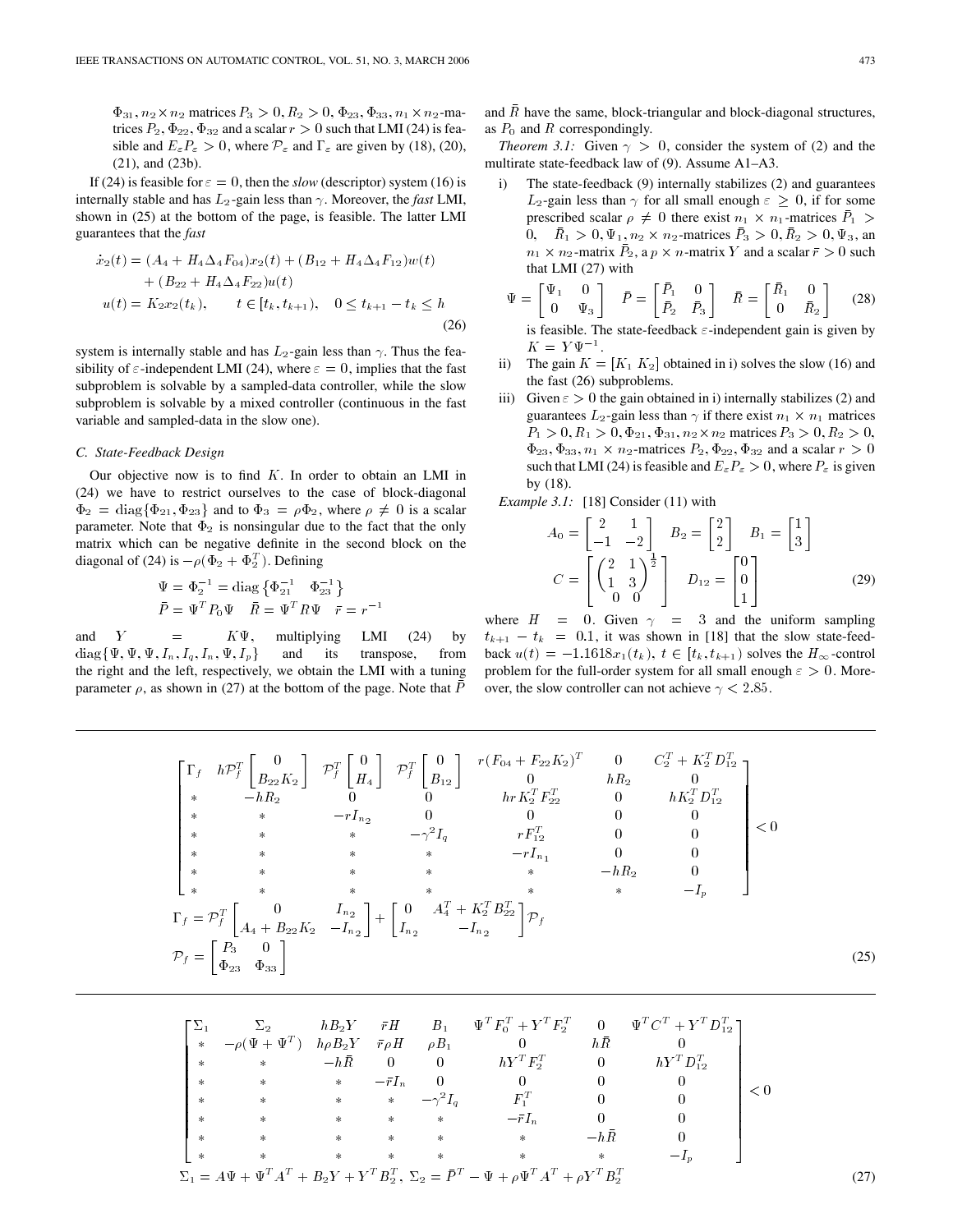Consider the uncertain system (11), (29) with  $H = I_2, F_0 = 0.1$ .  $I_2, F_1 = F_2 = [0.1 \ 0.1]^T$ . Applying Theorem 3.1 with the smaller  $\gamma = 2.8$ , the same  $h = 0.1$  and choosing  $\rho = -0.1$ , we find that the multirate controller (9) with  $\varepsilon$ -independent gain  $K = [-2.4407 -$ 0.5788] leads to  $L_2$ -gain less than 2.8 for all small enough  $\varepsilon > 0$ and all the samplings with  $t_{k+1} - t_k \le 0.1$ . By applying Lemma 3.1 to the resulting closed-loop system for  $h = 0.1$  and for different values of  $\varepsilon > 0$  we verify that this gain leads the full-order system to  $L_2$ -gain less than 2.8 for all  $0 < \varepsilon \le 0.49$  and for all the samplings  $0 \leq t_{k+1} - t_k \leq 0.1$ . The possibility to treat the uncertain system, as well as to check the solvability of the  $H_{\infty}$  control problem for given values of h and  $\varepsilon$ , are the advantages of the LMI approach.

### IV. FAST SAMPLE-RATE  $H_{\infty}$  CONTROL

Substituting (10) into (2), we obtain the following closed-loop system:

$$
E_{\varepsilon}\dot{x}(t) = (A + H\Delta F_0)x(t) + (B_2 + H\Delta F_2)Kx(t - \varepsilon\tau(t))
$$
  
+ 
$$
(B_1 + H\Delta F_1)w(t)
$$
  

$$
z(t) = Cx(t) + D_{12}Kx(t - \varepsilon\tau(t)).
$$
 (30)

Similarly to the previous section we introduce the forward system:

$$
E_{\varepsilon}\dot{x}(t) = (A + B_2 K)x(t) + h_{2}K\bar{v}(t) + B_1 w(t) + H_{\nu_3}(t)
$$
  
\n
$$
z(t) = (C + D_{12}K)x(t) + h_{12}K\bar{v}(t)
$$
  
\n
$$
y(t) = E_{\varepsilon}\dot{x}(t) = (A + B_2 K)x(t) + h_{22}K\bar{v}(t)
$$
  
\n
$$
+ B_1 w(t) + H_{\nu_3}(t)
$$
  
\n
$$
y_3(t) = (F_0 + F_2 K)x(t) + h_{22}K\bar{v}(t) + F_1 w(t)
$$
 (31a-e)

where

$$
\bar{v}(t) = \begin{bmatrix} \varepsilon v_1(t) \\ v_2(t) \end{bmatrix} \quad y(t) = \begin{bmatrix} y_1(t) \\ y_2(t) \end{bmatrix}
$$

with feedback

$$
v_1(t) = -\frac{1}{\varepsilon h} \int_{-\varepsilon\tau(t)}^0 y_1(t+s) \, ds
$$
  

$$
v_2(t) = -\frac{1}{\varepsilon h} \int_{-\varepsilon\tau(t)}^0 y_2(t+s) \, ds, \ v_3(t) = \Delta y_3(t). \tag{32}
$$

Inequalities (15) are valid here. The only difference with the previous case that  $v_1$  in (31) is multiplied by  $\varepsilon$ , which leads to the full-order LMI for stability and  $L_2$ -gain shown in (33) at the bottom of the page. Setting  $\varepsilon = 0$  into (33) and applying the Schur complements to the row and the column with the only nonzero (diagonal) element  $h_1$  (and thus deleting also the row and the column containing  $hR_1$ ) we obtain the  $\varepsilon$ -independent LMI shown in (34) at the bottom of the page.

Feasibility of (34) implies feasibility of (33) for small enough  $\varepsilon > 0$ and  $R_1 > 0$ . LMI (34) implies the same fast LMI (25) and the fast problem  $(26)$ , while the slow LMI has a form shown in  $(35)$  at the bottom of the page, and corresponds to the *slow* problem with a continuous-time state-feedback

$$
E_0 \dot{x}(t) = (A + H\Delta F)x(t) + (B_1 + H\Delta F_1)w(t) + (B_2 + H\Delta F_2)u(t) \quad u(t) = Kx(t).
$$
 (36)

$$
\begin{bmatrix}\n\Gamma_{\varepsilon} & h\mathcal{P}_{\varepsilon}^{T} \begin{bmatrix} 0 \\ \varepsilon B_{2}K_{1} & B_{2}K_{2} \end{bmatrix} & \mathcal{P}_{\varepsilon}^{T} \begin{bmatrix} 0 \\ H \end{bmatrix} & \mathcal{P}_{\varepsilon}^{T} \begin{bmatrix} 0 \\ B_{1} \end{bmatrix} & \begin{array}{ccc}\nr(F_{0} + F_{2}K)^{T} & 0 & C^{T} + K^{T}D_{12}^{T} \\ hR & 0 & hR & 0 \\ hR & 0 & 0 & h \begin{bmatrix} \varepsilon K_{1}^{T} \\ K_{2}^{T} \end{bmatrix} F_{2}^{T} & 0 & h \begin{bmatrix} \varepsilon K_{1}^{T} \\ K_{2}^{T} \end{bmatrix} D_{12}^{T} \\ * & * & -rI_{n} & 0 & 0 \\ * & * & * & -\gamma^{2}I_{q} & rF_{1}^{T} & 0 & 0 \\ * & * & * & * & -rI_{n} & 0 & 0 \\ * & * & * & * & * & -hR & 0 \\ * & * & * & * & * & -I_{p} \end{array}\n\end{bmatrix} < 0
$$
\n
$$
R = \text{diag}\{R_{1}, R_{2}\}
$$
\n(33)

$$
\begin{bmatrix}\n\Gamma_0 & h\mathcal{P}_0^T\n\end{bmatrix}\n\begin{bmatrix}\n0 \\
B_2K_2\n\end{bmatrix}\n\begin{bmatrix}\n\mathcal{P}_0^T\n\end{bmatrix}\n\begin{bmatrix}\n0 \\
B_1\n\end{bmatrix}\n\begin{bmatrix}\nr(F_0 + F_2K)^T & 0 & C^T + K^T D_{12}^T\n\end{bmatrix}\n+ hR_2\n\begin{bmatrix}\n0 \\
h & hR_2 & 0 \\
0 & hK_2^T D_{12}^T\n\end{bmatrix}\n+ \n\begin{bmatrix}\n\ast & \ast & -rI_n & 0 & 0 & 0 & 0 \\
\ast & \ast & \ast & -\gamma^2 I_q & rF_1^T & 0 & 0 \\
\ast & \ast & \ast & \ast & -rI_n & 0 & 0 \\
\ast & \ast & \ast & \ast & \ast & -hR_2 & 0 \\
\ast & \ast & \ast & \ast & \ast & \ast & -I_p\n\end{bmatrix}\n $C$ \n(34)
$$

$$
\begin{bmatrix}\n\Gamma_0 & \mathcal{P}_0^T \begin{bmatrix} 0 \\ H \end{bmatrix} & \mathcal{P}_0^T \begin{bmatrix} 0 \\ B_1 \end{bmatrix} & r(F_0 + F_2 K)^T & C^T + K^T D_{12}^T \\
0 & 0 & 0 \\
\ast & \ast & -\gamma^2 I_q & rF_1^T & 0 \\
\ast & \ast & \ast & -rI_n & 0 \\
\ast & \ast & \ast & \ast & -I_p\n\end{bmatrix} < 0
$$
\n(35)